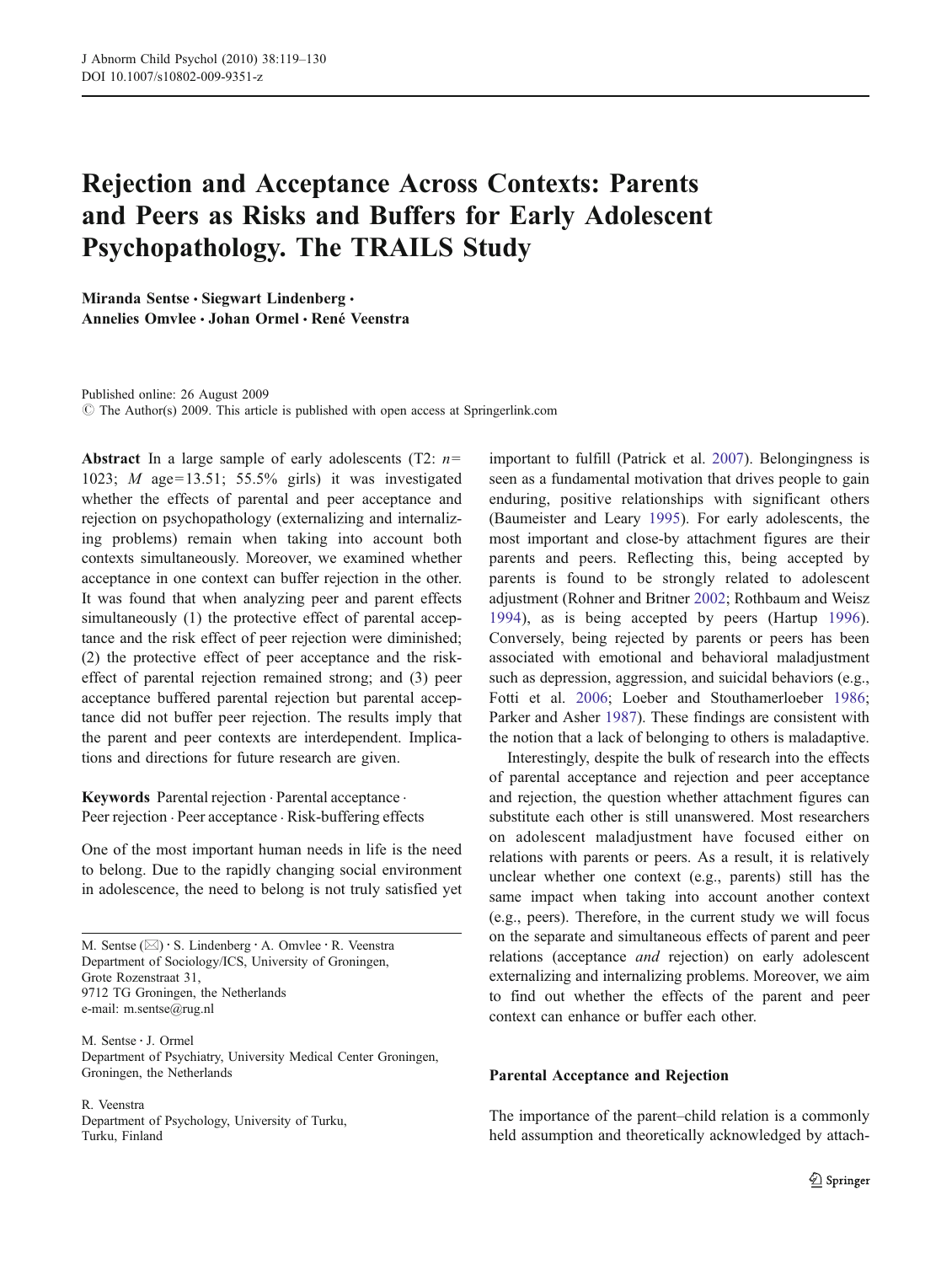ment theorists. According to Bowlby ([1973\)](#page-9-0), parents' sensitivity and responsiveness causes children to form mental representations (i.e., internal working models) of the parent as reliable and trustworthy and of the self as worthy of love. The theoretical implication of internal working models in the attachment theory of Bowlby is that ongoing parental rejection makes the child hesitant, aggressive, and hostile toward others because of the chance of rejection. It also causes the child to feel unworthy of love, resulting in impaired self-esteem, depressive feelings, a negative world view, and so on (Rohner [2004\)](#page-11-0). In other words, negative experiences such as parental rejection create mental representations that are distorted, which subsequently influence the way situations and behavior of others are interpreted (Crick and Dodge [1994\)](#page-10-0). The mental representations of others, self, and the world are thus reinforcing each other in a vicious cycle. In addition, there is much evidence that parental and child behavior reinforce each other as well (Fanti et al. [2008](#page-10-0)). Although the present study focuses on the effect of parental behavior on child behavior, it has to be acknowledged that the opposite direction of effects is also likely to exist, that is, child behavior might affect and produce change in parental behavior (see for a short overview: Pettit and Arsiwalla [2008\)](#page-10-0).

Although attachment theorists emphasize the importance of the parent–child bond in early childhood, others have shown that this importance carries over into adolescence. It has been argued that adolescence is a period of stress, conflict, and detachment between parents and their children. This mainly stems from adolescents' need for autonomy, resulting in rebellious behavior of adolescents (e.g., Agnew [2003](#page-9-0)). Yet, in reviewing the literature on this topic, Steinberg [\(2001\)](#page-11-0) concluded that most adolescents report having a good relationship with their parents and that, most importantly, conflict is not normative at all in the average family. Whether the individuation process of early adolescents has a negative impact on their relationship with parents depends on how parents react to their autonomy-striving adolescent children. That is, parents have to learn to balance between giving their children the freedom to do what they want and setting rules and limits (see Sentse et al. [2009a](#page-11-0)).

The combination of being warm, involved, responsive, and strict and consistent in setting rules and limits, also known as authoritative parenting, has been consistently found to be beneficial for various forms of adolescent adjustment (Bronte-Tinkew et al. [2006](#page-9-0); Steinberg [2001](#page-11-0)). In addition, researchers have found that (early) adolescents who are rejected by their parents are at risk for multiple forms of psychological maladjustment, such as aggression, hostility, depression, and a negative worldview (see for a review: Khaleque and Rohner [2002;](#page-10-0) Sentse et al. [2009b](#page-11-0)). On the contrary, perceiving love, care, affection, and warmth from parents is related to higher self-esteem, social

competence, and lower rates of depression and behavioral problems (Kerns et al. [1996](#page-10-0); Robertson and Simons [1989;](#page-11-0) Rohner and Britner [2002](#page-11-0)).

#### Peer Acceptance and Rejection

When children move into adolescence other attachment figures come to play an important role in their need to be loved, liked, supported, or in general, to belong. According to Giordano [\(1995](#page-10-0)), peer relations are attractive for adolescents in realizing a sense of belonging because they are more egalitarian, less controlling, and less judgmental than relations with adults. Reflecting this, in adolescence peers become of increasing importance as "socializing agents" (Buehler [2006;](#page-9-0) Fuligni and Eccles [1993\)](#page-10-0). For example, after school adolescents spend twice as much time with peers than parents and they rely less on their parents and family for problem solving (Agnew [2003](#page-9-0)).

Peers can have both positive and negative influences on a variety of adolescent outcomes. Research has shown that peers can influence maladaptive outcomes, such as antisocial behavior (Patterson et al. [1998](#page-10-0)). It has been consistently shown that the number of delinquent friends is one of the strongest correlates of delinquent behavior in adolescence (Buehler [2006;](#page-9-0) Laird et al. [2005](#page-10-0)). Positive peer influences have been found as well. Social support from friends, for example, can enhance a child's self-esteem and academic achievement (Cohen and Wills [1985](#page-10-0)). Yet, it has to be acknowledged that these correlates can also emerge from reversed causality, pointing to selection rather than influence effects. Most likely, both processes are at work simultaneously.

The concept of peer acceptance-rejection, that is, a child's social standing in a group, is one of the most researched predictors for adjustment. Being accepted by peers provides adolescents with a sense of belonging in the peer group (e.g., Parker and Asher [1993](#page-10-0)). This saliency of the need to belong to peers is supported by the numerous researchers who have shown that being accepted by peers is important for the social and mental development of adolescents (Buhs and Ladd [2001;](#page-9-0) Newcomb et al. [1993;](#page-10-0) Kupersmidt and Coie [1990;](#page-10-0) Parker and Asher [1987;](#page-10-0) Rubin et al. [2004\)](#page-11-0). In contrast, being rejected by peers has detrimental effects on the mental and social development of adolescents, and puts them at risk for later emotional and behavioral maladjustment (Kupersmidt and Coie [1990](#page-10-0); Parker and Asher [1987;](#page-10-0) Rubin et al. [1998](#page-11-0)).

# Acceptance and Rejection Across Contexts

Of particular interest for the current study are the two relationship contexts that early adolescents are mainly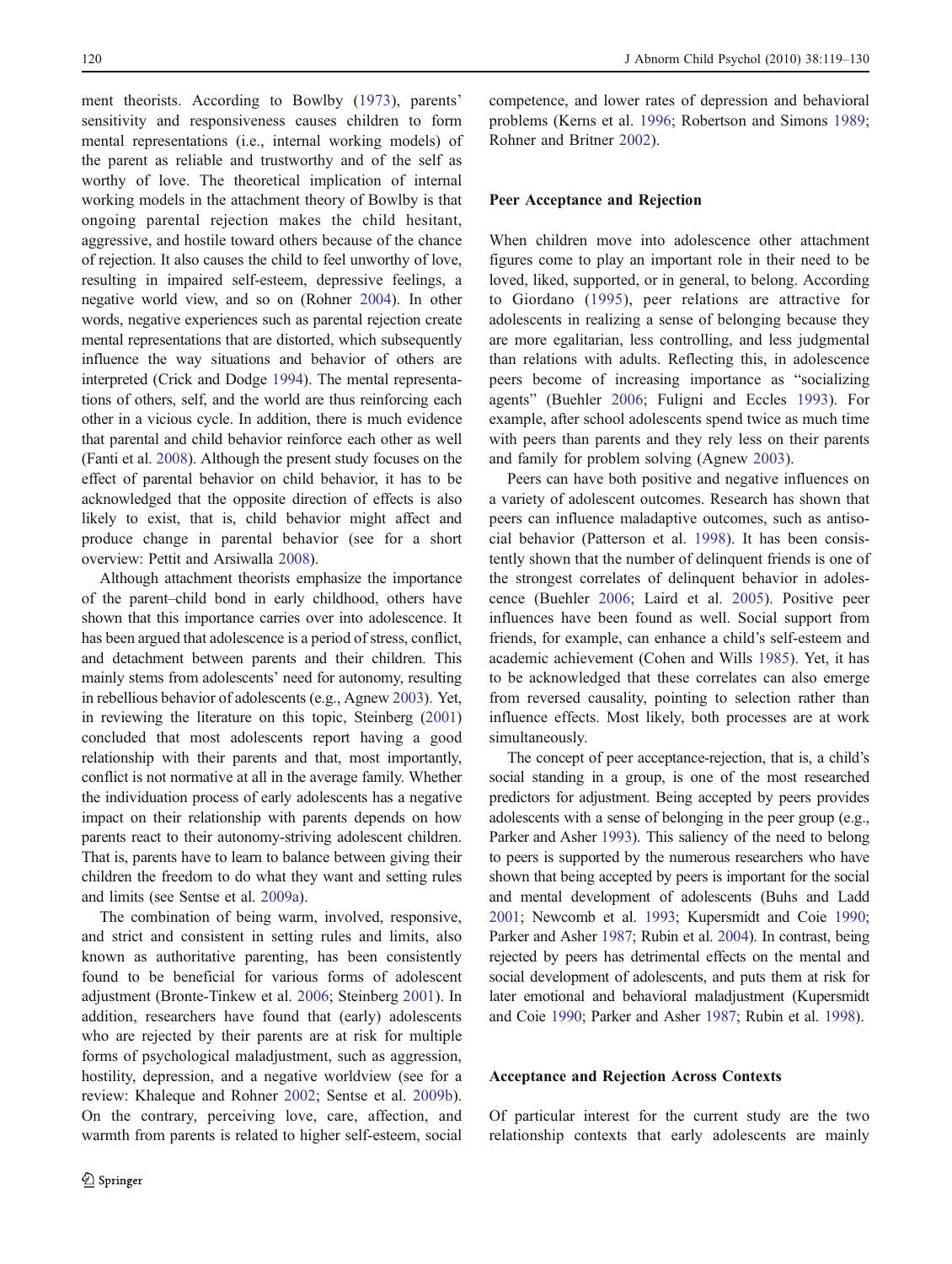involved in: the parent and the peer context. One might ask whether parent and peer relationships are, to some extent, interchangeable. Although parent and peer relations differ on several aspects, there is still considerable overlap with regard to the positive effects that can be derived from these relationships (Furman and Buhrmester [1985\)](#page-10-0). More specifically, both relationships provide adolescents with affection, support, and intimacy. This would suggest that the effects of these relationships can be obtained from peers, for example, if they are unavailable in their relationship with parents.

It has been argued, however, that parents and peers do not have the same weight in their impact on adolescent adjustment. On the one hand, researchers have suggested that although during adolescence peers become more and more important, adolescents maintain a good relationship with their parents. In several studies it was found that parent attachment was more strongly related to well-being in adolescence than peer attachment (Greenberg et al. [1983](#page-10-0); Raja et al. [1992](#page-11-0)). On the other hand, in a controversial review article on socialization contexts, Harris ([1995\)](#page-10-0) claims that parents have no important long-lasting effects on their child's development. Moreover, she argues that in adolescence peers have the strongest influence and that the absence of peers has more detrimental effects for healthy development than the absence of parents. In a reaction to this, though, researchers have argued that the conclusions by Harris are based on misinterpreted research outcomes on the topic of parental and peer influences. For example, the effects of gene-environment correlations and interactions were in many cases not taken into account, information on parenting might be biased when parents provide the information instead of the children, and peer selection might be mistaken for peer influence (Collins et al. [2000](#page-10-0)). In other words, an apparently direct influence of peers might actually be caused by underlying influences of genes or parents (Steinberg [2001\)](#page-11-0).

Given the inconsistent findings on the relative impact of the parent and peer context in early adolescence, is it possible that peer acceptance can buffer for rejection by parents, and vice versa? Recently, several researchers have taken an interest in the interaction between the family environment and the peer context. In general, several studies show that the impact of exposure to risks owing to problematic family relationships can be mitigated by the presence of positive peer relationships (Bolger et al. [1998](#page-9-0); Criss et al. [2002](#page-10-0); Fotti et al. [2006](#page-10-0); Gauze et al. [1996](#page-10-0); Lansford et al. [2003](#page-10-0); Rubin et al. [2004](#page-11-0); Schwartz et al. [2000\)](#page-11-0). A study with young children (age 8–9) found that hostile family environments predicted later peer group victimization for children with a low number of friendships, but not for those who had numerous friendships (Schwartz et al. [2000\)](#page-11-0). Similarly, the effect of negative parenting (e.g,

harsh discipline) on externalizing behavior was attenuated by positive peer relations for 5-year olds (Criss et al. [2002](#page-10-0)) and early adolescents (Lansford et al. [2003\)](#page-10-0). Researchers also found that children from low cohesive or low adaptive families have lower scores on social competence and general self-worth in the absence of a mutual friend than those who have mutual friendships (Gauze et al. [1996\)](#page-10-0). Thus, although most of this research has focused on one specific outcome per study in (mostly) young children, the findings all point to interdependence between the family and the peer context.

# The Present Study

In the present study we were interested in two core aspects of relationships with parents and peers: acceptance and rejection. We treat acceptance and rejection as separate constructs because it can be argued that they are not simply two opposite ends of the same continuum. Firstly, as shown in the previous paragraphs, acceptance and rejection have different implications for child adjustment. Moreover, they may be of differential importance. Thus, the protective effect of positive parenting may change or disappear when controlling for the risk-effect of negative parenting and vice versa (see for example Patterson et al. [1992\)](#page-10-0). Therefore it is interesting to study the two separate constructs simultaneously. Secondly, and more importantly here, children that experience low levels of acceptance and warmth from their parents or those who are not well-liked by their peers, are not necessarily rejected or disliked by parents and peers. Instead, these children are neglected, ignored, or not visible to peers. In line with this argumentation, Coie et al. [\(1982](#page-10-0)) provided a highly cited and commonly used method for assessing these dimensions of social standing separately by asking children who they like best and who they like least. Similarly, items to measure parental acceptance are different from items measuring parental rejection, actively asking for indicators of love and support versus indicators of hostility and punishment (e.g., Markus et al. [2003](#page-10-0)).

The impact of acceptance and rejection were tested separately and simultaneously in relation to early adolescent externalizing and internalizing problems. The main focus was on the cross-context interactions between parental and peer acceptance and rejection. To our knowledge, this is one of the first studies in which the interaction between parental and peer acceptance and rejection on both externalizing and internalizing problems is examined in a sample of early adolescents. Based on the research we discussed above we hypothesized that acceptance protects against and rejection contributes to psychopathology in early adolescence. Building on the expected main effects of acceptance and rejection, we hypothesized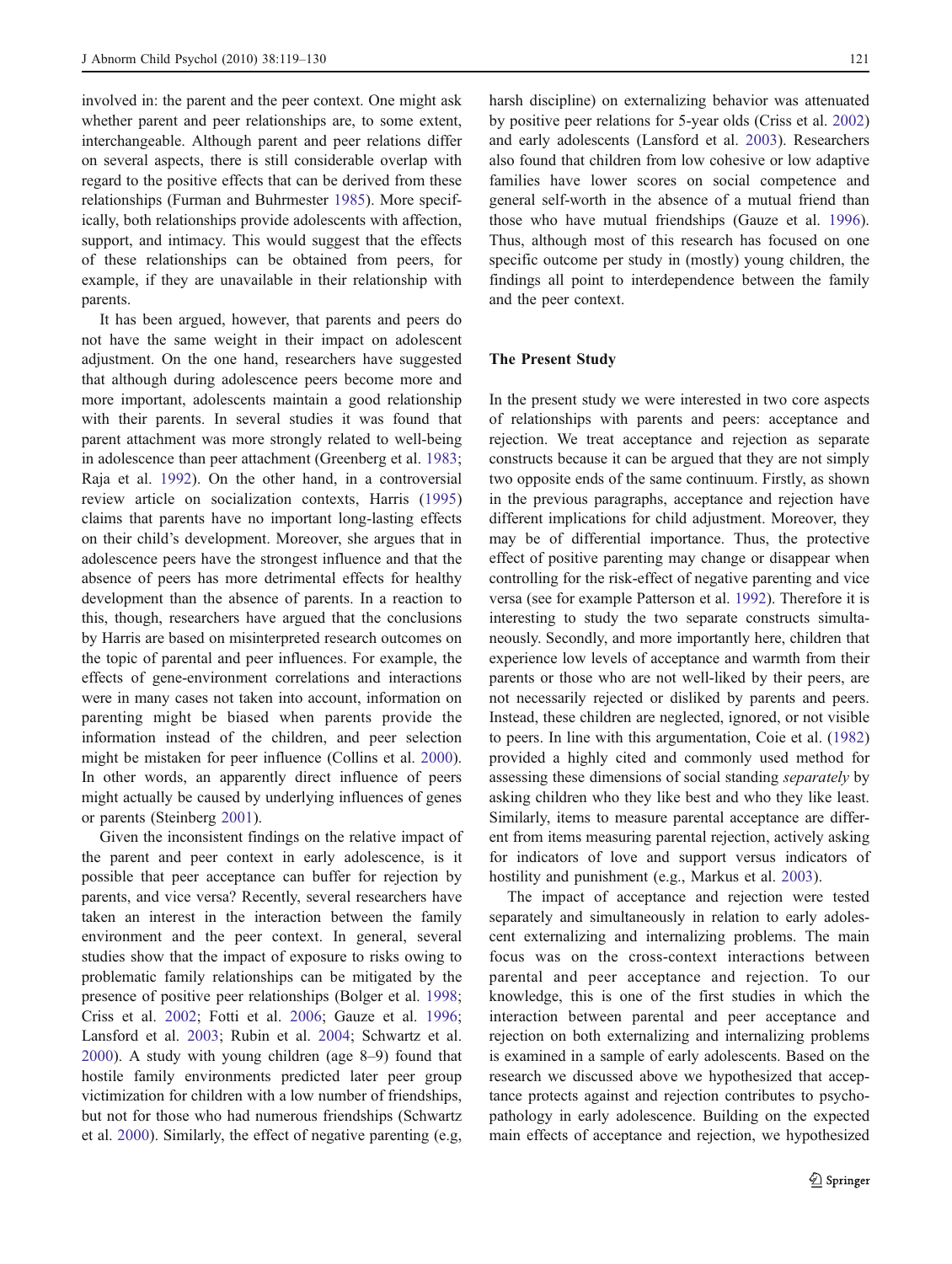that effects of parental and peer rejection may reinforce each other in a negative way and that parental and peer acceptance may reinforce each other in a positive way. Lastly, based on studies that found interactions between various variables from the family and peer context we hypothesized that acceptance in one context buffers the effect of rejection in the other context. By this we mean that rejection in one context may be less harmful when being accepted in another context.

We also included gender in the analyses and tested for gender differences in main effects of rejection and interaction effects (three-way interactions). Because research has shown that girls are more sensitive to negative interpersonal communication and depression (Hankin and Abramson [2001;](#page-10-0) Hale et al. [2005](#page-10-0); Nolen-Hoeksema and Girgus [1994\)](#page-10-0) and more likely to have internalizing problems (Twenge and Nolen-Hoeksema [2002](#page-11-0)), we hypothesized that being rejected by parents or peers has a stronger association with internalizing problems in adolescence for girls than for boys. We have no specific hypotheses on gender differences in the cross-context interactions, but when testing these interactions we trace gender effects in order to see what differences, if any, there are.

# Method

#### Sample

This study was part of the TRacking Adolescents' Individual Lives Survey (TRAILS), a prospective cohort study of Dutch preadolescents who will be measured biennially until they are at least 25 years old. The present study involved the first (T1) and the second (T2) assessment waves of TRAILS, which ran from March 2001 to July 2002, and September 2003 to December 2004, respectively (De Winter et al., [2005](#page-10-0)). The TRAILS target sample consisted of preadolescents living in five municipalities in the North of the Netherlands, including both urban and rural areas. Of the children approached for enrollment in the study (i.e. children in these five selected municipalities attending a school that was willing to participate; in all  $N=3145$  children from 122 schools, response of schools 90.4%), 6.7% were excluded because of incapability or language problems. That is, children were excluded from the study if they were incapable of participating owing to mental retardation or a serious physical illness or handicap; or if no Dutch-speaking parent or parent surrogate was available and it was not feasible to administer part of the measurements in the parent's language. Of the remaining children, 76.0% were enrolled in the study, resulting in a sample size of 2230 (of which the actual sample we used in this study is a subsample, see

below). Both children and parents actively agreed to participate. A detailed description of the study design, sampling procedures, data collection, and measures of the TRAILS study can be found in De Winter et al. ([2005\)](#page-10-0) and Huisman et al [\(2008](#page-10-0)).

A peer nominations subsample was used in the present study. The subsample consisted of 1065 of the 2230T1 TRAILS respondents (see also Veenstra et al. [2005\)](#page-11-0). Peer nominations, which were essential for the present study, were only assessed in classrooms with at least ten TRAILS respondents. For this reason, children in school classes with fewer than ten TRAILS respondents were omitted. These children had few TRAILS classmates because our sample is a birth cohort, which made the subsample more selective. Children in special education (5.6% of the sample), children in small schools (6.4%) and children who repeated a grade (16.9%) or skipped a grade (2.2%) were not included in the subsample. The subsample of 1,065 children (T1: mean age: 11.06, SD=0.51; 55.2% girls; 8.7% had at least one parent born in a non-western country; 32.0% of children had a father and 33.8% a mother with a low educational level, at maximum a certificate from a lower track of secondary education) differed from the other TRAILS-respondents on several individual and psychosocial characteristics: they were more often girls,  $\chi$ 2(1, n=2230)=16.1, p<0.01); came on average from higher socio-economic strata, t(2186)=5.1,  $p<0.01$ ); lived more often with the same parents throughout their life,  $\chi^2$  (1,  $n=2230$ )=12.5,  $p<0.01$ ); and had a higher level of academic performance,  $t(1923)=5.8$ ,  $p<0.01$ ). In sum, the findings produced using this subsample can only be generalized to a population of preadolescents who attend regular elementary schools and did not repeat grades. Of the 1,065 first wave (T1) peer nomination participants, 96.2%  $(n=1023)$  participated in the second wave (T2) of TRAILS. At T2, the mean age of the children in this subsample was 13.51 years (SD=0.53), and 55.5% were girls.

#### Measures

Peer Rejection and Acceptance The data on peer rejection and peer acceptance were assessed with peer nominations. The assessment of the peer nominations lasted about 15 min and took place during regular lessons. After brief instructions in which a TRAILS staff member emphasized that information would be kept confidential and that children were not allowed to talk to each other during the assessment, the children received the questionnaire with the names of all classmates listed. The teacher and the TRAILS staff member remained in the classroom during the administration of the peer nominations.

Children were asked which classmates they liked and disliked, for which they could nominate an unlimited number of same-gender and cross-gender classmates. The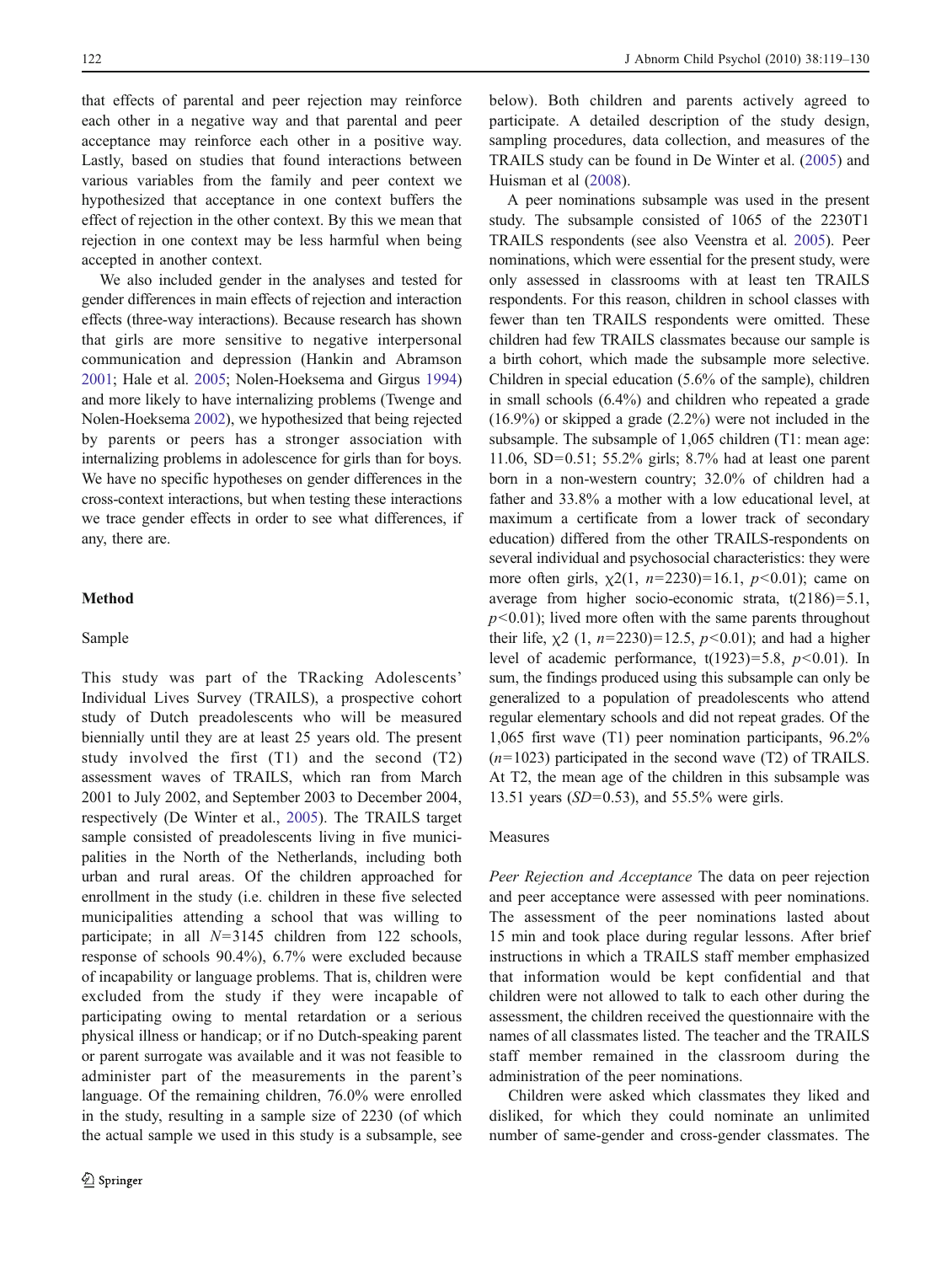nominations received for being liked and being disliked were divided by the total number of classmates, that is, the maximum number of possible nominations. This way, the scores were transformed into proportions meaning that differences in class-size are taken into account. Scores for peer acceptance (like) and peer rejection (dislike) thus ranged from 0 to 1. This is the most commonly cited procedure for measuring peer acceptance and rejection, and is highly reliable and valid (cf. Bukowski and Hoza [1989](#page-10-0); Coie et al. [1982](#page-10-0)).

Parental Rejection and Acceptance To assess early adolescents' perceptions of current parental rearing at T1 we used The Egna Minnen Beträffande Uppfostran (My Memories of Upbringing) for Children [EMBU-C]. The original EMBU-C contained 81 items. Markus et al. [\(2003\)](#page-10-0) developed a shorter version, which we used. The test-retest stability of this shortened version of the EMBU-C over a 2-month period has been found to be satisfactory  $(r=0.78$  or higher; Muris et al. [2003\)](#page-10-0). Markus et al. ([2003](#page-10-0)) have reported on the validity of the EMBU-C, which was found to be good.

The scale for Rejection contained 12 items, with an internal consistency of 0.84 for fathers and 0.83 for mothers. Rejection is characterized by hostility, punishment (physical or not, abusive or not), derogation, and blaming of subject ("Do your parents sometimes punish you even though you haven't done anything wrong?"). Parental acceptance was measured by the scale Emotional Warmth and contained 18 items, with an internal consistency of 0.91 for both fathers and mothers. Emotional Warmth is characterized by giving special attention, praising for approved behavior, unconditional love, and being supportive and affectionately demonstrative ("Do your parents make it obvious that they love you?"). Children could rate the EMBU-C as  $1 = no$ , never,  $2 = yes$ , sometimes,  $3 = yes$ , often,  $4 = yes$ , almost always. The answers for both parents were highly correlated (rs=0.67 for Rejection and 0.79 for Emotional Warmth), so we combined them into one score.

Psychopathology Externalizing and internalizing problems were assessed at T1 and T2 by the Dutch version of the Child Behavior Checklist (CBCL) and the self-report version of this questionnaire, the Youth Self-Report (Achenbach [1991a,](#page-9-0) [b](#page-9-0); Verhulst and Achenbach [1995](#page-11-0)). It contains a list of 112 behavioral and emotional problems, which parents can rate as  $0 =$  not true,  $1 =$  somewhat or sometimes true, or  $2 =$  very or often true in the past 6 months. Test-retest reliabilities of the CBCL and YSR have been found to be good. We constructed the scale Externalizing Problems from items corresponding to Aggressive Behavior and Rule-Breaking Behavior. The scale Internalizing Problems was constructed from the items corresponding to Anxious/Depressed, Withdrawn/Depressed, and Somatic Complaints (cf. Achenbach

[1991a\)](#page-9-0). Consistent with other reports (e.g., Achenbach et al. [1987;](#page-9-0) Verhulst and Van der Ende [1992](#page-11-0)), the agreement between parent-reported and child-reported problems was only moderate (rs=0.41 and 0.39 for externalizing and internalizing problems). Yet, problem behavior that is rated as present by both parent and child is assumed to be more severe (more generalized) than problems rated by only one informant. Based on this assumption, we used the mean of the standardized parent and child scores as measures of externalizing and internalizing problems in this study.

#### Analyses

Gender differences in the variables were examined using t-tests. Bivariate associations between all variables involved in the present study were tested using Pearson correlations, for boys and girls separately. Multiple linear regression analyses were used to test the associations between parental and peer rejection and acceptance at T1 and psychopathology at T2. Firstly, the effects of the parent and the peer context were explored separately. Secondly, a model containing all these effects simultaneously was analyzed to find out whether the effects of one context still hold while controlling for the other context. Finally, cross-context interactions were included in these simultaneous models. All the analyses were performed separately for externalizing and internalizing problems. In answering our research questions we were interested in the long-term effects of acceptance and rejection in late childhood (T1) on psychopathology in early adolescence (T2). To provide a stricter test we also conducted our analyses controlling for T1 psychopathology, thus examining a slightly different question; Are the effects of acceptance and rejection also predictive of change in outcome behavior within a relative short time span?

To ease the interpretation of the coefficients, all continuous variables were standardized to  $M=0$  and  $SD=$ 1 before they entered the analyses. To provide an impression of the effects and to facilitate interpretation of the interaction effects, we wrote out multiple equations using simple slope analysis (Aiken and West [1991\)](#page-9-0), with low and high levels of the predictors indicating one standard deviation below and above the mean, respectively, while holding all other variables to their sample means.

# Results

# Descriptive Statistics

Table [1](#page-5-0) contains the means and standard deviations of predictors and outcome variables, for girls and boys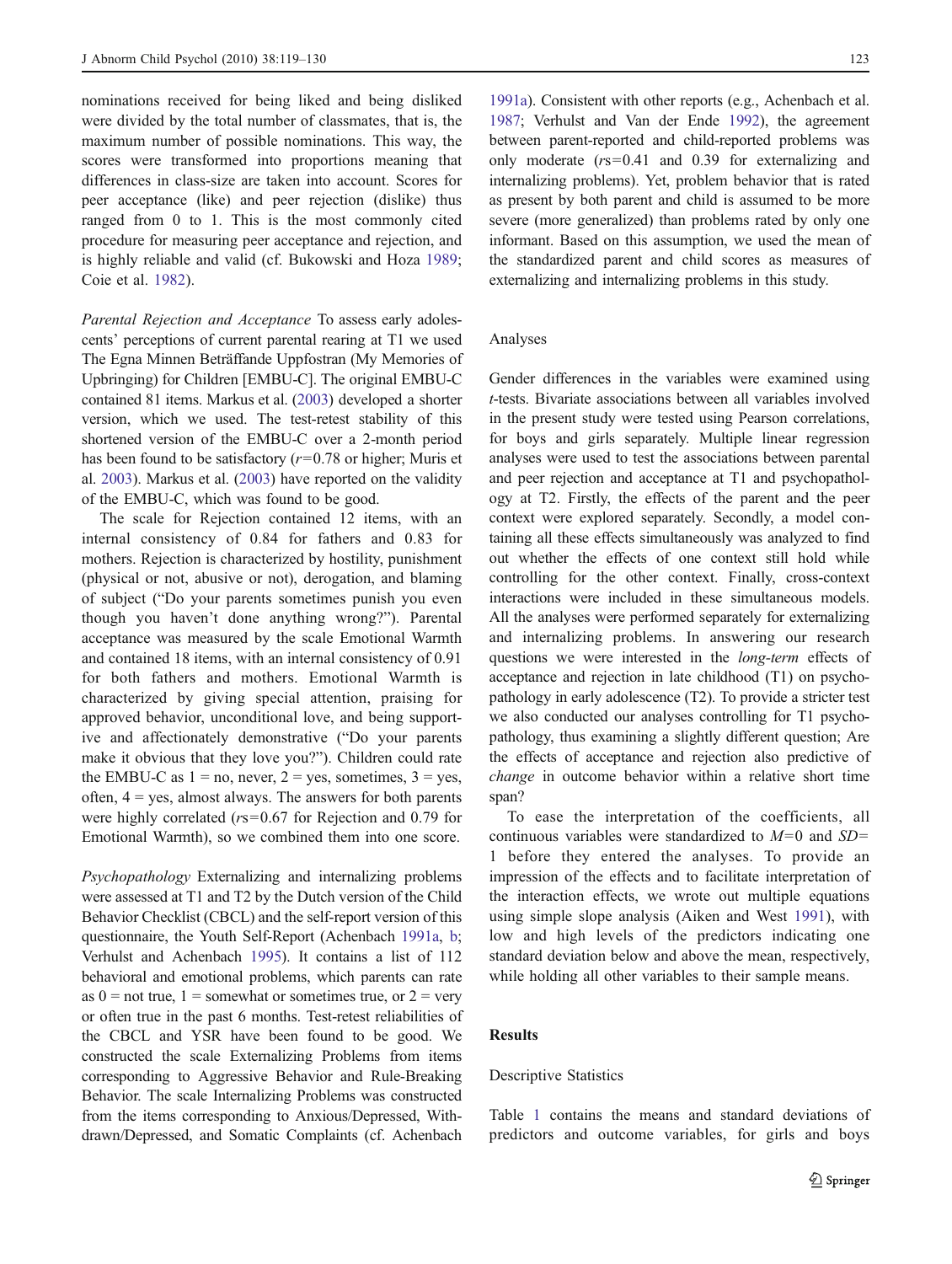<span id="page-5-0"></span>Table 1 Means and Standard Deviations of Psychopathology, Parental Rejection and Acceptance, and Peer Rejection and Acceptance, for Girls and Boys

| Variables                 | Girls   |      |                  | <b>Boys</b> |      |                  | Differences |      |                  |
|---------------------------|---------|------|------------------|-------------|------|------------------|-------------|------|------------------|
|                           | Mean    | SD   | $\boldsymbol{n}$ | Mean        | SD   | $\boldsymbol{n}$ | t           | df   | $\boldsymbol{p}$ |
| Externalizing problems T2 | $-0.08$ | 0.78 | 557              | 0.04        | 0.77 | 438              | $-2.34$     | 993  | < 0.05           |
| Internalizing problems T2 | 0.12    | 0.87 | 557              | $-0.22$     | 0.74 | 438              | 6.51        | 993  | < 0.01           |
| Externalizing problems T1 | $-0.23$ | 0.65 | 576              | 0.13        | 0.84 | 455              | $-7.79$     | 1029 | < 0.01           |
| Internalizing problems T1 | 0.00    | 0.79 | 576              | $-0.10$     | 0.79 | 455              | 1.97        | 1029 | < 0.05           |
| Parental rejection T1     | 1.43    | 0.26 | 574              | 1.52        | 0.33 | 452              | $-4.62$     | 1024 | < 0.01           |
| Parental acceptance T1    | 3.28    | 0.48 | 574              | 3.15        | 0.51 | 452              | 4.25        | 1024 | < 0.01           |
| Peer rejection T1         | 0.10    | 0.11 | 577              | 0.15        | 0.13 | 456              | $-6.60$     | 1031 | < 0.01           |
| Peer acceptance T1        | 0.30    | 0.15 | 577              | 0.29        | 0.15 | 456              | 1.64        | 1031 | 0.10             |

separately. T-tests showed that compared to boys, girls had higher levels of internalizing problems and perceived more parental acceptance. In addition, compared to girls, boys had higher levels of externalizing problems and were more rejected by both parents and peers. There were no significant gender differences in peer acceptance.

Table 2 contains the correlations between the variables, above the diagonal for girls and below the diagonal for boys. For both boys and girls, parental rejection was the strongest correlate of psychopathology in early adolescence. Peer relations were associated quite weakly with the outcome variables for both boys and girls. The correlations did not differ significantly between boys and girls with the exception of the correlations between internalizing problems and peer rejection (z difference=−2.04,  $p$  <0.05).

### Regression Analyses

We included interactions with gender and cross-context interactions in the full model to test for risk-enhancing and risk-buffering effects. Table [3](#page-6-0) contains the unstandardized and standardized regression coefficients for all variables in the simultaneous analyses. The results of the analyses on

the main effects of the peer and parental context separately are not included in Table [3,](#page-6-0) but will be discussed in the text.

Main Effects In the analyses without the peer context, parental rejection and acceptance were both significantly associated with early adolescent externalizing problems  $(\beta=0.23, p<0.01$  and  $\beta=-0.08, p<0.01$ , respectively). This was also true for peer rejection and acceptance ( $\beta$ =0.10,  $p<0.01$  and  $\beta=-0.10$ ,  $p<0.01$ , respectively) when analyzed separately from the parent context. When taking both contexts into account simultaneously, however, the regression coefficients in Table [3](#page-6-0) show that parental rejection was highly significant whereas parental acceptance was only marginally significant in relation to externalizing problems. In addition, peer rejection was significantly associated with externalizing problems, whereas peer acceptance was only marginally significantly related.

With internalizing problems, parental rejection and acceptance were both significantly associated ( $\beta$ =0.21, p< 0.01 and  $\beta$ =−0.05, p<0.05, respectively) when analyzed separately from the peer context. Peer acceptance was also significantly associated ( $\beta$ =−0.11,  $p$ <0.01), whereas peer rejection was significantly related to internalizing problems

|  | Table 2 Correlations Between Psychopathology, Parental Rejection and Acceptance, and Peer Rejection and Acceptance |  |  |  |  |  |  |  |  |  |  |  |  |
|--|--------------------------------------------------------------------------------------------------------------------|--|--|--|--|--|--|--|--|--|--|--|--|
|--|--------------------------------------------------------------------------------------------------------------------|--|--|--|--|--|--|--|--|--|--|--|--|

| Variables                    |           | $\overline{c}$           | 3         | 4         | 5         | 6         |           | 8                        |
|------------------------------|-----------|--------------------------|-----------|-----------|-----------|-----------|-----------|--------------------------|
| 1. Externalizing problems T2 |           | $0.51**$                 | $0.57**$  | $0.34**$  | $0.30**$  | $-0.18**$ | $0.14**$  | $-0.12**$                |
| 2. Internalizing problems T2 | $0.48**$  | $\overline{\phantom{0}}$ | $0.33**$  | $0.53**$  | $0.30**$  | $-0.16**$ | $0.11*$   | $-0.12**$                |
| 3. Externalizing problems T1 | $0.60**$  | $0.31**$                 | $\equiv$  | $0.56**$  | $0.44**$  | $-0.23**$ | $0.15**$  | $-0.04$                  |
| 4. Internalizing problems T1 | $0.31**$  | $0.60**$                 | $0.52**$  |           | $0.38**$  | $-0.19**$ | $0.14**$  | $-0.11**$                |
| 5. Parental rejection T1     | $0.30**$  | $0.22**$                 | $0.40**$  | $0.33**$  |           | $-0.39**$ | 0.08      | $-0.11**$                |
| 6. Parental acceptance T1    | $-0.16**$ | $-0.06$                  | $-0.24**$ | $-0.12**$ | $-0.33**$ | -         | $-0.06$   | $0.15**$                 |
| 7. Peer rejection T1         | 0.07      | $-0.02$                  | $0.16**$  | 0.05      | $0.10*$   | $-0.07$   | $\equiv$  | $-0.30**$                |
| 8. Peer acceptance T1        | $-0.10*$  | $-0.07$                  | $-0.18**$ | $-0.15**$ | $-0.16**$ | $0.11*$   | $-0.42**$ | $\overline{\phantom{m}}$ |

Above the diagonal for girls, below for boys. N ranges from 1018–1065  $*_{p<0.05}$ ,  $*_{p<0.01}$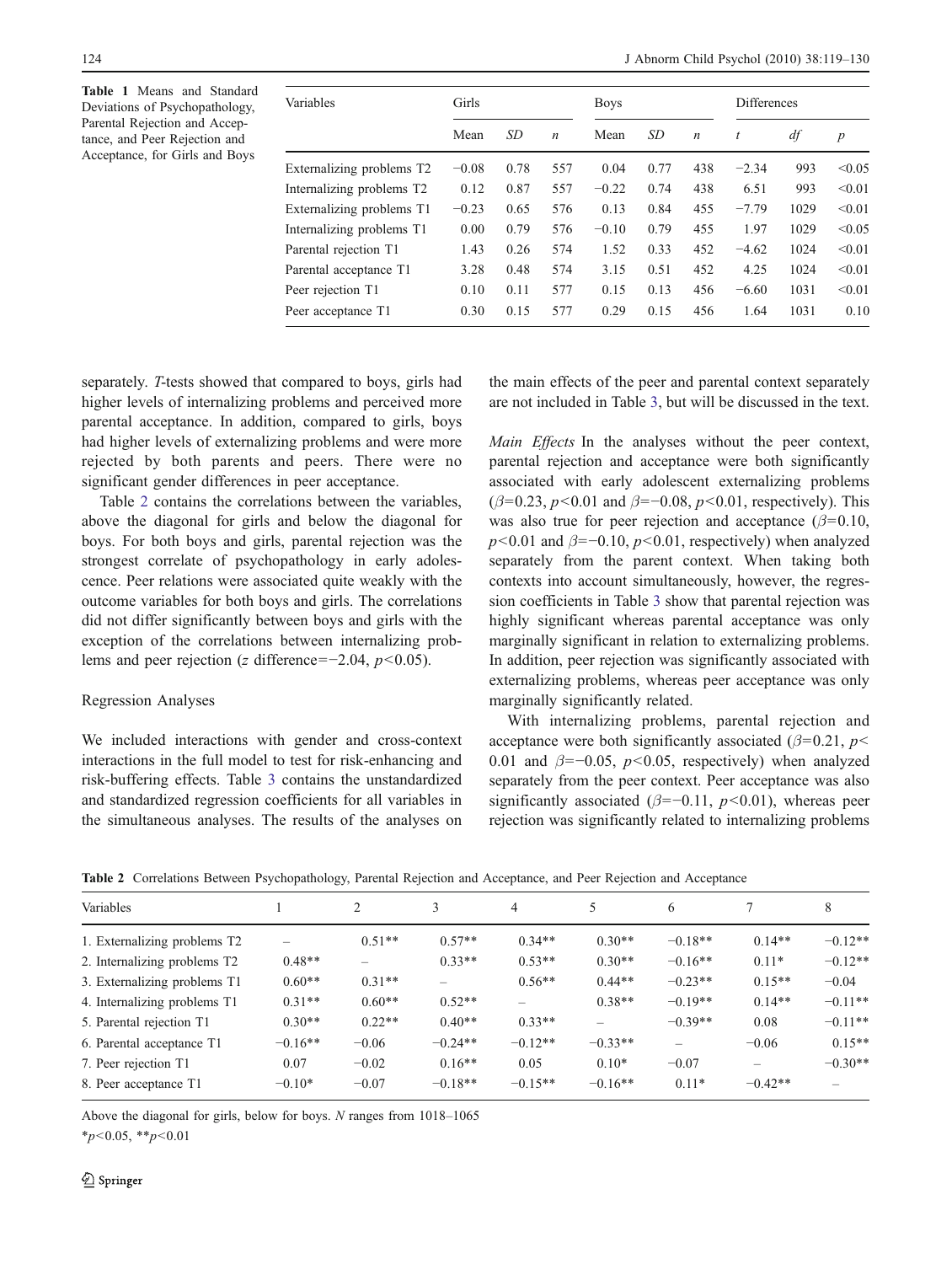| Predictors at T1                        | Externalizing problems T2                 |            |                         | Internalizing problems T2 |                                           |           |                         |           |  |
|-----------------------------------------|-------------------------------------------|------------|-------------------------|---------------------------|-------------------------------------------|-----------|-------------------------|-----------|--|
|                                         | Simultaneous main<br>effects $(R^2=0.11)$ |            | Full model $(R^2=0.12)$ |                           | Simultaneous main<br>effects $(R^2=0.11)$ |           | Full model $(R^2=0.13)$ |           |  |
|                                         | b(SE)                                     | $\beta$    | b(SE)                   | β                         | $b$ (SE)                                  | β         | b(SE)                   | β         |  |
| Gender $(1 = \text{boys})$              | 0.04(0.04)                                | 0.02       | 0.04(0.06)              | 0.02                      | $-0.48(0.06)$                             | $-0.24**$ | $-0.48(0.06)$           | $-0.25**$ |  |
| Parental Rejection                      | 0.26(0.03)                                | $0.27**$   | 0.28(0.05)              | $0.30**$                  | 0.26(0.03)                                | $0.25**$  | 0.36(0.05)              | $0.35**$  |  |
| Parental Acceptance                     | $-0.05(0.03)$                             | $-0.06***$ | $-0.05(0.03)$           | $-0.05$                   | $-0.02(0.03)$                             | $-0.02$   | 0.00(0.03)              | 0.00      |  |
| Peer Rejection                          | 0.08(0.03)                                | $0.08**$   | 0.10(0.04)              | $0.11*$                   | 0.01(0.03)                                | 0.01      | 0.08(0.05)              | $0.08***$ |  |
| Peer Acceptance                         | $-0.05(0.03)$                             | $-0.06***$ | $-0.06(0.03)$           | $-0.07*$                  | $-0.08(0.03)$                             | $-0.08*$  | $-0.09(0.03)$           | $-0.10**$ |  |
| Gender X Parental Rejection             |                                           |            | $-0.06(0.06)$           | $-0.05$                   |                                           |           | $-0.20(0.06)$           | $-0.14**$ |  |
| Gender X Peer Rejection                 |                                           |            | $-0.05(0.06)$           | $-0.04$                   |                                           |           | $-0.14(0.06)$           | $-0.10*$  |  |
| Parental X Peer Rejection               |                                           |            | $-0.05(0.03)$           | $-0.05$                   |                                           |           | $-0.05(0.04)$           | $-0.05$   |  |
| Parental X Peer Acceptance              |                                           |            | 0.02(0.03)              | 0.02                      |                                           |           | 0.03(0.03)              | 0.03      |  |
| Parental Acceptance X Peer<br>Rejection |                                           |            | 0.01(0.03)              | 0.01                      |                                           |           | $-0.03(0.04)$           | $-0.03$   |  |
| Peer Acceptance X Parental<br>Rejection |                                           |            | $-0.07(0.03)$           | $-0.07*$                  |                                           |           | $-0.07(0.04)$           | $-0.07*$  |  |

<span id="page-6-0"></span>Table 3 Regression Analyses of Externalizing and Internalizing Problems on Gender, Parental Rejection and Acceptance, Peer Rejection and Acceptance, and Cross-Context Interactions

Based on  $n=1,019$  cases

 $*_{p<0.05,}$   $*_{p<0.01,}$   $*_{p<0.10}$ 

only for girls  $(\beta=0.11, p<0.01)$  in analyses without the parent context. When the parent and peer context were considered simultaneously, the effects in Table 3 show that parental rejection did and parental acceptance did not relate to early adolescent internalizing problems, whereas peer rejection did not and peer acceptance did significantly relate to internalizing problems.

Gender Interactions Controlling for all other variables, there was no main effect of gender in externalizing problems, nor were there interactions with gender. However, girls were more likely than boys to have internalizing problems in early adolescence and, moreover, the effects of parental and peer rejection were stronger for girls than for boys. Simple slope analyses (Aiken and West [1991\)](#page-9-0) showed that parental rejection was significantly related to internalizing problems for girls and boys, but the effect was stronger for girls ( $b=0.36$ ,  $p<0.01$  versus  $b=0.17$ ,  $p<0.01$ ). Peer rejection had a marginally significant effect on internalizing problems for girls  $(b=0.08, p=0.08)$ , but there was no effect for boys ( $b=-0.06$ ,  $p=0.19$ ).

Cross-context Interactions To test for risk-enhancing and risk-buffering effects, cross-context interactions were included in the regression analyses containing all main effects simultaneously. For explorative reasons three-way interactions with acceptance, rejection, and gender were tested as well. Because none of them were significant, they were not included in the tables. Table 3 shows that for both externalizing and internalizing problems there was no risk-enhancing effect of parental and peer rejection, nor was there an enhancing protective effect of parental and peer acceptance. In addition, we found no buffering effect of parental acceptance for peer rejection, but peer acceptance buffered the effect of parental rejection (on both externalizing and internalizing problems: interaction effect  $\beta$ =−0.07, p<0.05). To interpret the size of the effect we wrote out multiple equations using simple slope analyses, see Figs. 1 and [2.](#page-7-0) For externalizing problems, the risk-effect



Fig. 1 Interaction between parental rejection and peer acceptance in the prediction of externalizing problems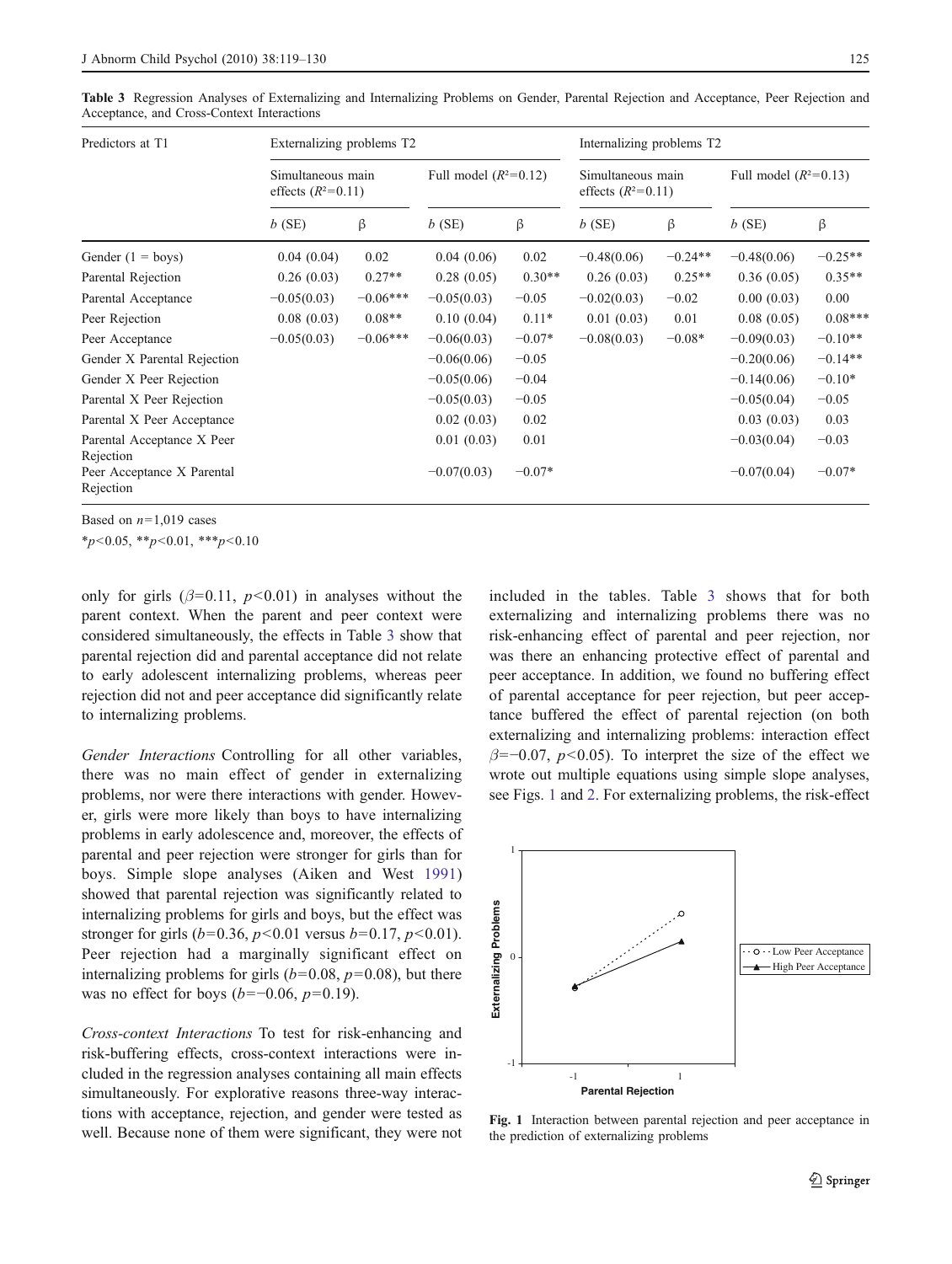<span id="page-7-0"></span>

Fig. 2 Interaction between parental rejection and peer acceptance in the prediction of internalizing problems

of parental rejection was higher for children low in peer acceptance  $(b=0.35, t(1014)=6.54, p<0.01)$  than for children high in peer acceptance  $(b=0.21, t(1014)=3.65,$  $p<0.01$ ). Likewise, for internalizing problems, the riskeffect of parental rejection was higher for children low in peer acceptance  $(b=0.44, t(1014)=7.53, p<0.01)$  than for children high in peer acceptance  $(b=0.27, t(1014)=4.41,$  $p<0.01$ ).

When we performed our analyses controlling for wave 1 psychopathology, we see that parental rejection and peer acceptance are still strongly related to externalizing and internalizing problems. However, the cross-context interaction effects did not hold. Thus, acceptance and rejection and their interaction across contexts are related to psychopathology in early adolescence, but they do not produce change in psychopathology over a 2-year time interval.

# Discussion

The findings of the current study are in line with theories and research on the saliency of the need to belong for early adolescents, both in the parent and the peer context. In examining the relative impact of rejection and acceptance by parents and peers on early adolescent externalizing and internalizing problems, this study adds to the extant literature that has mainly focused on either the peer or parent context or on early and middle childhood. Moreover, our results imply that the two contexts are interdependent and that risk-effects of one context should be considered relative to protective factors of another context. Although girls were more likely than boys to have internalizing problems in early adolescence as a result of parental and peer rejection, there was no gender difference in the moderating effect of peer acceptance on parental rejection.

Relative Impact of Parental and Peer Relations

In accordance with previous research (Burgess et al. [2003;](#page-10-0) Khaleque and Rohner [2002](#page-10-0); Rohner and Britner [2002\)](#page-11-0) we found that when ignoring the peer context, parental rejection was associated with higher levels and parental acceptance was associated with lower levels of maladjustment in early adolescence. Similarly, ignoring the parent context, peer rejection was associated with higher levels and peer acceptance with lower levels of psychopathology in early adolescence (see also Buhs and Ladd [2001;](#page-9-0) Newcomb et al. [1993;](#page-10-0) Kupersmidt and Coie [1990](#page-10-0); Parker and Asher [1987;](#page-10-0) Rubin et al. [2004\)](#page-11-0). Interestingly, when the parent and peer context were considered simultaneously, the risk effect of peer rejection became smaller in relation to early adolescent externalizing problems and even disappeared in relation to early adolescent internalizing problems. In contrast to rejection, it was not parental acceptance but peer acceptance that remained strongly protective in association with early adolescent psychopathology when the two contexts were considered simultaneously.

Because inter-correlations between peer and parental factors were small, these findings are unlikely the result of multicollinearity. For the results on acceptance, the explanation may be found in processes of (partial) mediation. Parental acceptance might cause social competence in children which leads to acceptance by peers, and this might be linked to positive adjustment in early adolescence (in line with Rubin et al. [1998](#page-11-0)). This would mean that peer acceptance is the underlying mechanism for the relation between parental acceptance and adjustment in early adolescence. However, mediation as possible explanation does not hold for the findings on rejection, which show an opposite pattern.

Another process that might be going here is how normative the behavior of parents and peers is and linked to this how parental and peer behaviors are valued by early adolescents. As Furman and Buhrmester [\(1985\)](#page-10-0) have shown, there is considerable overlap among the relationships that early adolescents have with their parents and peers in terms of affection, support, and intimacy. Still, because of the commonly held norm that children should get unconditional love and acceptance by their parents it might be that parental acceptance is taken for granted. This is implied by our finding that parental acceptance has no effect on early adolescent adjustment once peer acceptance is taken into account. Being accepted by parents might be considered normative whereas rejection by parents is not. As a result, parental rejection might be so hurtful because it contradicts the norm of receiving unconditional love and acceptance by parents. In comparing the standardized regression effects, the findings of the present study indeed suggest that being rejected by the primary attachment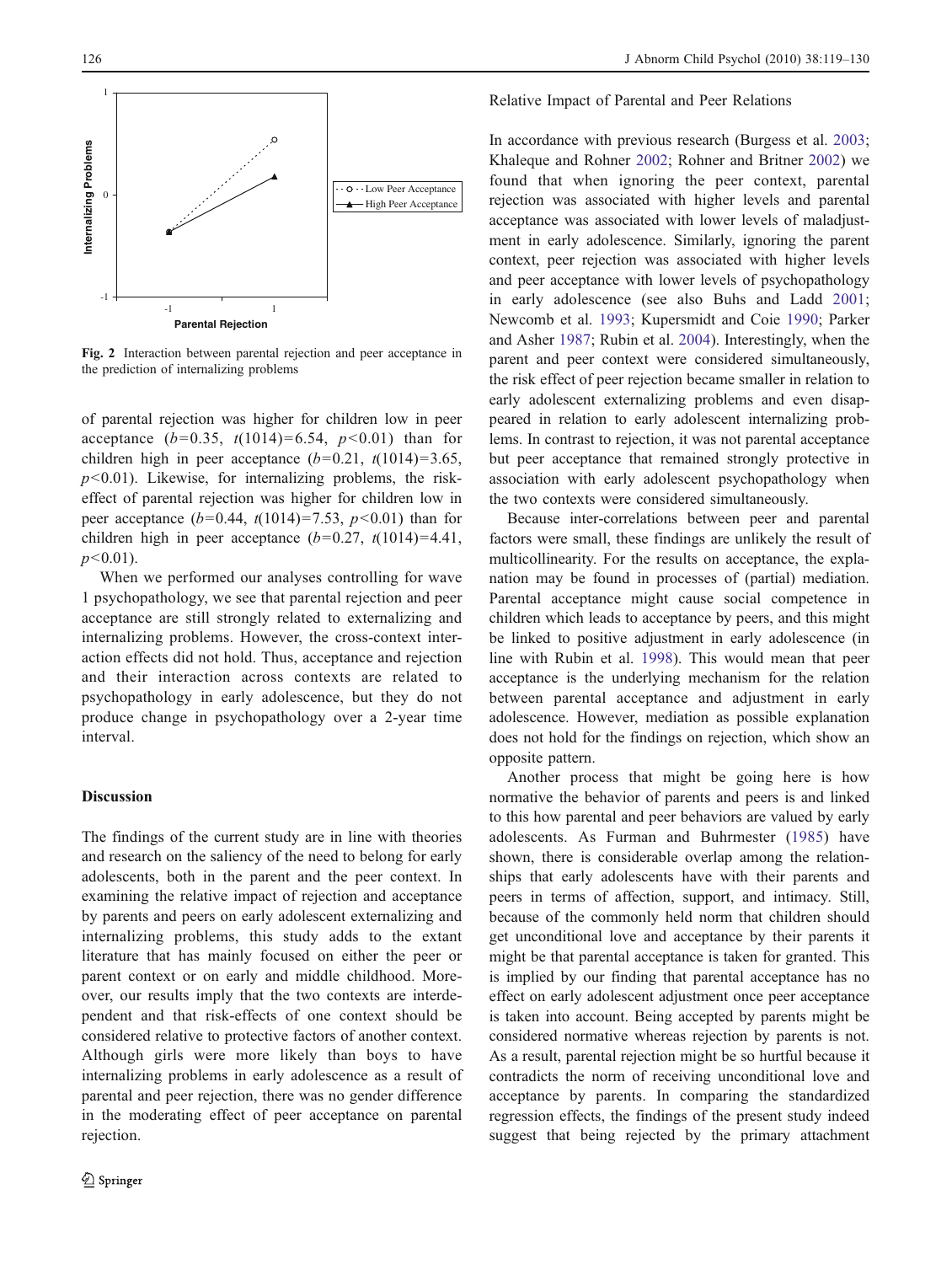figures, parents, is more detrimental for adolescents' adjustment than rejection by peers. In order to state which context has the relatively highest impact for child development, however, future research should examine the influence of parent and peer relations with variables that are measured identically (e.g., child reports on parental and peer rejection or identical questions answered by parents and peers).

# Moderating Impact of Peer Relations

We asked ourselves whether parent and peer relationships are interchangeable to a certain degree. With regard to this we tested whether potential harm effects in terms of behavioral or psychological maladjustment as a result of rejection in one context, can be overcome by being accepted in another context. The findings of this study show that peer acceptance was able to buffer the effects of parental rejection even though parental acceptance did not buffer the effects of peer rejection.

That positive peer relations can buffer for risky family relations is a finding that is consistent with research on interactions between family and peers in explaining victimization, internalizing problems, externalizing problems, and self-esteem (Bolger et al. [1998](#page-9-0); Criss et al. [2002](#page-10-0); Lansford et al. [2003](#page-10-0); Rubin et al. [2004](#page-11-0); Schwartz et al. [2000\)](#page-11-0). Yet, most of these studies investigated elementaryschool aged children, whereas the findings of the current study show that the moderating role of positive peer relations also remains in early adolescence. In addition, as peers become of increasing importance in adolescence, their (moderating) impact on adolescent adjustment is likely to be larger with time as well. Moreover, Criss et al. [\(2002](#page-10-0)), although focusing on 5-year old children, concluded that the moderating effect of peer acceptance is unlikely the result of child temperament or social information processing serving as underlying mechanisms. Intervention and prevention in adolescent psychopathology might therefore benefit from including the classroom besides family members in their program. Nonetheless, despite the buffering role of peer acceptance, parental rejection still has a big impact on early adolescent externalizing and internalizing problems as is shown in Figs. [1](#page-6-0) and [2.](#page-7-0)

Having said this, it might not be surprising that we found no risk-enhancing effect of rejection. That is, the negative effect of being rejected by parents was not larger when adolescents were also rejected by their peers (as compared to being accepted by peers), and vice versa. In other words, the negative effects of being rejected by parents and peers were not dependent on or conditioned by each other. This can most likely be explained by our earlier suggestions on the possible difference in importance of the two contexts. Apparently, being rejected by parents is already so

detrimental for adolescents' behavioral adjustment that this negative effect is not noticeably enhanced by peer rejection. Though, this might change by the increase of age, when peers and other significant others (such as a romantic partner) become more and more important. The next step for future research then would be to see how the simultaneous effects of parents and peers affect late adolescence and young adulthood.

Although the effects of rejection and acceptance and their interactions were quite strongly related to early adolescent externalizing and internalizing problems, the interactions did not predict a change in externalizing and internalizing problems over a two-and-a-half year interval, nor did the main effects of parental acceptance and peer rejection. It must be said that the outcome measures were highly correlated over time (around 0.60). Yet, it is very likely that there is a transactional process going on (see Fanti et al. [2008](#page-10-0)), meaning that the relation between acceptance/rejection and behavior is bidirectional with effects that reinforce each other over time. One can imagine that when a child is being rejected it will develop problem behavior (as the current study shows), but that this child is therefore becoming less likeable and is thus being rejected even more, developing rejection-sensitivity and more problem behavior, and so on (see Veenstra et al. [2009\)](#page-11-0). It would be interesting to see how these processes unfold from early adolescence into adulthood. This asks for longitudinal studies, allowing testing for cross-lagged paths between acceptance/rejection and behavior.

#### Strengths and Limitations

There are some shortcomings that should be considered when reviewing the findings of the present study. Firstly, although our measures were based on information from multiple informants (self, parents, and peers) which lowers the chance on inflated associations owing to shared method variance, there is also a limitation in this. Whereas our measures on parental acceptance and rejection were based on child-reports, measures of peer acceptance and rejection were based on peer-reports. Because the outcome measures consisted of both child and parent reports, this might have influenced the finding that the child reported parental relations had stronger effects on adolescent adjustment than the classmates reported peer relations. However, we believe that it is important to have perceived parenting measures instead of more objective measures. For instance, parental rejection will have a negative effect on children's outcomes especially (or maybe only) when these children experience rejection by their parents (see also Steinberg [2001](#page-11-0)). Unfortunately, we had no self-report measures on being accepted or rejected by peers. Still, the outcome measures were not only based on self-reports but also on parent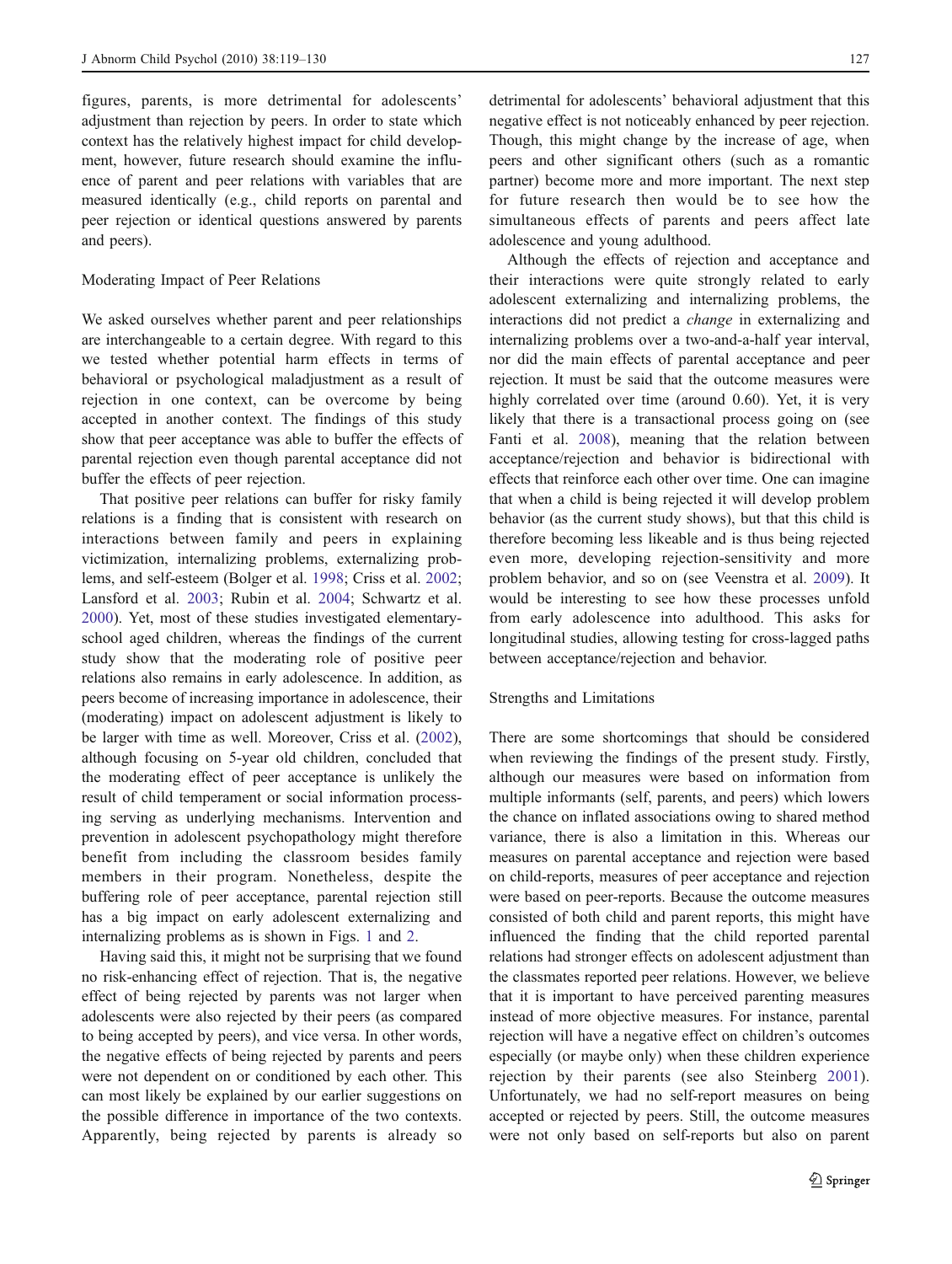<span id="page-9-0"></span>reports, which mitigates the possible drawbacks of shared method variance.

Secondly, we only had peer information from a subsample of TRAILS. This subsample excluded children in special education and children who repeated a grade. As a result, the findings of this article can only be generalized to a somewhat advantaged population of early adolescents.

Thirdly, the measures of internalizing and externalizing problems were taken from the second wave of the TRAILS study. We were explicitly interested in whether the effects of rejection and acceptance still influence adolescents' adjustment two and a half years later. On balance, the time lag has both disadvantages and advantages. To some degree, the effects of acceptance and rejection two and a half years earlier may have worn out by the time psychopathology was assessed. That is, a change of school can bring a change in peer context and thus in peer rejection and acceptance (see Veenstra et al. [2009](#page-11-0)). This time lag may not only be a limitation, however. Rejection and acceptance experiences also need some time to work themselves out with regard to externalizing and internalizing problems. For the sake of completeness we also tested the hypotheses cross-sectionally, which produced exactly the same but somewhat stronger results as those reported in the present study. Unfortunately, we cannot test crosslagged paths with our data, but we were able to show that there is a link between these variables and an interaction between the parent and peer context.

Lastly, the effects of acceptance and rejection explained 13% of the variance in early adolescents' psychopathology. Obviously there are other variables from the individual, family, and social context which were not taken into account that may influence the development of externalizing and internalizing problems. However, the separate effects of the acceptance and rejection measures as well as their interactions were significant and do contribute to early adolescent psychopathology. This study thus helps but does not complete our understanding of the causes and triggers of problem behaviors in early adolescence.

Despite these limitations, the current study has major strengths compared to previous research on this topic. Former research has primarily focused on either peer or parent relations in relation to adjustment of, in most cases, young children. The current study examined the separate and simultaneous effects of parent and peer acceptance and rejection in late childhood on both externalizing and internalizing problems in early adolescence. Moreover, we also took into account the interdependence of the two contexts and tested cross-context interactions in order to answer the question whether attachment figures can substitute each other. To conclude, our results imply that the parent and peer contexts are interdependent and the

highly negative impact of parental rejection on early adolescents' adjustment can be mitigated by being accepted by peers.

Acknowledgements This research is part of the TRacking Adolescents' Individual Lives Survey (TRAILS). Participating centers of TRAILS include various departments of the University Medical Center and University of Groningen, the Erasmus University Medical Center Rotterdam, the University of Utrecht, the Radboud Medical Center Nijmegen, and the Trimbos Institute, all in the Netherlands. Principal investigators are prof. dr. J. Ormel (University Medical Center Groningen) and prof. dr. F.C. Verhulst (Erasmus University Medical Center). TRAILS has been financially supported by various grants from the Netherlands Organization for Scientific Research NWO (Medical Research Council program grant GB-MW 940-38-011; ZonMW Brainpower grant 100-001-004; ZonMw Risk Behavior and Dependence grant 60-60600-97-118; ZonMw Culture and Health grant 261-98-710; Social Sciences Council medium-sized investment grant GB-MaGW 480-01- 006 and project grants GB-MaGW 457-03-018 and GB-MaGW 452-04- 314; NWO large-sized investment grant 175.010.2003.005); the Sophia Foundation for Medical Research (projects 301 and 393), the Dutch Ministry of Justice (WODC), and the participating universities. We are grateful to all adolescents, their parents and teachers who participated in this research and to everyone who worked on this project and made it possible.

Open Access This article is distributed under the terms of the Creative Commons Attribution Noncommercial License which permits any noncommercial use, distribution, and reproduction in any medium, provided the original author(s) and source are credited.

## References

- Achenbach, T. M. (1991a). Manual for the youth self-report and 1991 profile. Burlington: University of Vermont.
- Achenbach, T. M. (1991b). Manual for the child behavior checklist/4*–* 18 and 1991 profile. Burlington: University of Vermont.
- Achenbach, T. M., McConaughy, S. H., & Howell, C. T. (1987). Child adolescent behavioral and emotional problems: implications of cross-informant correlations for situational specificity. Psychological Bulletin, 101, 213–232.
- Agnew, R. (2003). An integrated theory of the adolescent peak in offending. Youth & Society, 34, 263–299.
- Aiken, L. S., & West, S. G. (1991). Multiple regression: Testing and interpreting interactions. Newbury Park: Sage.
- Baumeister, R. F., & Leary, M. R. (1995). The need to belong: desire for interpersonal attachments as a fundamental human motivation. Psychological Bulletin, 117, 497–529.
- Bolger, K. E., Patterson, C. J., & Kupersmidt, J. B. (1998). Peer relationships and self-esteem among children who have been maltreated. Child Development, 69, 1171–1197.
- Bowlby, J. (1973). Attachment and loss, vol. 2. Separation: Anxiety and anger. New York: Basic.
- Bronte-Tinkew, J., Moore, K. A., & Carrano, J. (2006). The fatherchild relationship, parenting styles, and adolescent risk behaviors in intact families. Journal of Family Issues, 27, 850–881.
- Buehler, C. (2006). Parents and peers in relation to early adolescent problem behavior. Journal of Marriage and the Family, 68, 109– 124.
- Buhs, E. S., & Ladd, G. W. (2001). Peer rejection as an antecedent of young children's school adjustment: an examination of mediating processes. Developmental Psychology, 37, 550–560.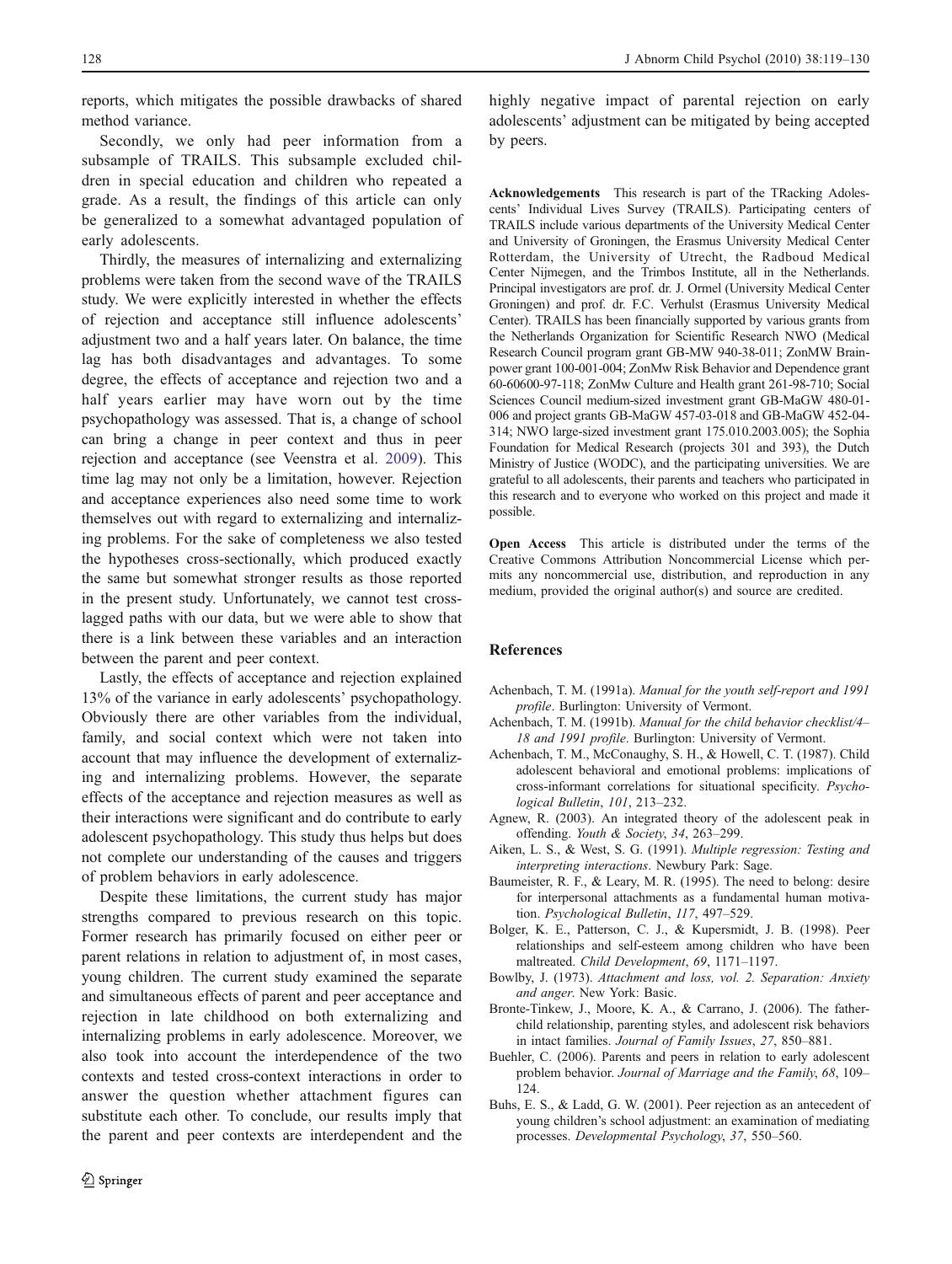- <span id="page-10-0"></span>Bukowski, W. M., & Hoza, B. (1989). Popularity and friendship: Issues in theory, measurement, and outcome. In T. J. Berndt & G. W. Ladd (Eds.), Peer relations in child development (pp. 15–45). New York: Wiley.
- Burgess, K. B., Marshall, P. J., Rubin, K. H., & Fox, N. A. (2003). Infant attachment and temperament as predictors of subsequent externalizing problems and cardiac physiology. Journal of Child Psychology and Psychiatry, 44, 819–831.
- Cohen, S., & Wills, T. A. (1985). Stress, social support, and the buffering hypothesis. Psychological Bulletin, 98, 310–357.
- Coie, J. D., Coppotelli, H., & Dodge, K. A. (1982). Dimensions and types of social-status: A cross-age perspective. Developmental Psychology, 18, 557–570.
- Collins, W. A., Maccoby, E. E., Steinberg, L., Hetherington, E. M., & Bornstein, M. H. (2000). Contemporary research on parenting: the case for nature and nurture. American Psychologist, 55, 218– 232.
- Crick, N. R., & Dodge, K. A. (1994). A review and reformulation of social information-processing mechanisms in children's socialadjustment. Psychological Bulletin, 115, 74–101.
- Criss, M. M., Pettit, G. S., Bates, J. E., Dodge, K. A., & Lapp, A. L. (2002). Family adversity, positive peer relationships, and children's externalizing behavior: a longitudinal perspective on risk and resilience. Child Development, 73, 1220–1237.
- De Winter, A. F., Oldehinkel, A. J., Veenstra, R., Brunnekreef, J. A., Verhulst, F. C., & Ormel, J. (2005). Evaluation of non-response bias in mental health determinants and outcomes in a large sample of pre-adolescents. European Journal of Epidemiology, 20, 173–181.
- Fanti, K. A., Henrich, C. C., Brookmeyer, K. A., & Kuperminc, G. P. (2008). Toward a transactional model of parent-adolescent relationship quality and adolescent psychological adjustment. The Journal of Early Adolescence, 28, 252–276.
- Fotti, S. A., Katz, L. Y., Afifi, T. O., & Cox, B. J. (2006). The associations between peer and parental relationships and suicidal behaviours in early adolescents. Canadian Journal of Psychiatry, 51, 698–703.
- Fuligni, A. J., & Eccles, J. S. (1993). Perceived parent–child relationships and early adolescents' orientation toward peers. Developmental Psychology, 29, 622–632.
- Furman, W., & Buhrmester, D. (1985). Children's perceptions of the personal relationships in their social networks. Developmental Psychology, 21, 1016–1024.
- Gauze, C., Bukowski, W. M., AquanAssee, J., & Sippola, L. K. (1996). Interactions between family environment and friendship and associations with self-perceived well-being during early adolescence. Child Development, 67, 2201–2216.
- Giordano, P. C. (1995). The wider circle of friends in adolescence. American Journal of Sociology, 101, 661–697.
- Greenberg, M. T., Siegel, J. M., & Leitch, C. J. (1983). The nature and importance of attachment relationships to parents and peers during adolescence. Journal of Youth and Adolescence, 12, 373– 386.
- Hale, W. W., Van Der Valk, I., Engels, R., & Meeus, W. (2005). Does perceived parental rejection make adolescents sad and mad? The association of perceived parental rejection with adolescent depression and aggression. Journal of Adolescent Health, 36, 466–474.
- Hankin, B. L., & Abramson, L. Y. (2001). Development of gender differences in depression: an elaborated cognitive vulnerabilitytransactional stress theory. Psychological Bulletin, 127, 773–796.
- Harris, J. R. (1995). Where is the child's environment? A group socialization theory of development. Psychological Review, 102, 458–489.
- Hartup, W. W. (1996). The company they keep: friendships and their developmental significance. Child Development, 67, 1–13.
- Huisman, M., Oldehinkel, A. J., de Winter, A., Minderaa, R. B., de Bildt, A., Huizink, A. C., et al. (2008). Cohort profile: the dutch tracking adolescents individual lives survey; TRAILS. International Journal of Epidemiology, 37, 1227–1235.
- Kerns, K. A., Klepac, L., & Cole, A. K. (1996). Peer relationships and preadolescents' perceptions of security in the child–mother relationship. Developmental Psychology, 32, 457–466.
- Khaleque, A., & Rohner, R. P. (2002). Perceived parental acceptancerejection and psychological adjustment: a meta-analysis of crosscultural and intracultural studies. Journal of Marriage and the Family, 64, 54–64.
- Kupersmidt, J. B., & Coie, J. D. (1990). Preadolescent peer status, aggression, and school adjustment as predictors of externalizing problems in adolescence. Child Development, 61, 1350–1362.
- Laird, R. D., Pettit, G. S., Dodge, K. A., & Bates, J. E. (2005). Peer relationship antecedents of delinquent behavior in late adolescence: is there evidence of demographic group differences in developmental processes? Development and Psychopathology, 17, 127–144.
- Lansford, J. E., Criss, M. M., Pettit, G. S., Dodge, K. A., & Bates, J. E. (2003). Friendship quality, peer group affiliation, and peer antisocial behavior as moderators of the link between negative parenting and adolescent externalizing behavior. Journal of Research on Adolescence, 13, 161–184.
- Loeber, R., & Stouthamerloeber, M. (1986). Family factors as correlates and predictors of juvenile conduct problems and delinquency. Crime and Justice: A Review of Research, 7, 29– 149.
- Markus, M. T., Lindhout, I. E., Boer, F., Hoogendijk, T. H. G., & Arrindell, W. A. (2003). Factors of perceived parental rearing styles: the EMBU-C examined in a sample of Dutch primary school children. Personality and Individual Differences, 34, 503–519.
- Muris, P., Meesters, C., & van Brakel, A. (2003). Assessment of anxious rearing behaviors with a modified version of "Egna Minnen Betraffande Uppfostran" questionnaire for children. Journal of Psychopathology and Behavioral Assessment, 25, 229–237.
- Newcomb, A. F., Bukowski, W. M., & Pattee, L. (1993). Childrens peer relations: a meta-analytic review of popular, rejected, neglected, controversial, and average sociometric status. Psychological Bulletin, 113, 99–128.
- Nolen-Hoeksema, S., & Girgus, J. S. (1994). The emergence of gender differences in depression during adolescence. Psychological Bulletin, 115, 424–443.
- Parker, J. G., & Asher, S. R. (1987). Peer relations and later personal adjustment: are low-accepted children at risk? Psychological Bulletin, 102, 357–389.
- Parker, J. G., & Asher, S. R. (1993). Friendship and friendship-quality in middle childhood: links with peer group acceptance and feelings of loneliness and social dissatisfaction. Developmental Psychology, 29, 611–621.
- Patrick, H., Knee, C. R., Canevello, A., & Lonsbary, C. (2007). The role of need fulfillment in relationship functioning and wellbeing: a self-determination theory perspective. Journal of Personality and Social Psychology, 92, 434–457.
- Patterson, G. R., Reid, J. B., & Dishion, T. J. (1992). Antisocial boys. Eugene: Castalia.
- Patterson, G. R., Forgatch, M. S., Yoerger, K. L., & Stoolmiller, M. (1998). Variables that initiate and maintain an early-onset trajectory for juvenile offending. Development and Psychopathology, 10, 531–547.
- Pettit, G. S., & Arsiwalla, D. D. (2008). Commentary on special section on "bidirectional parent–child relationships": the continuing evolution of dynamic, transactional models of parenting and youth. Journal of Abnormal Child Psychology, 36, 711– 718.